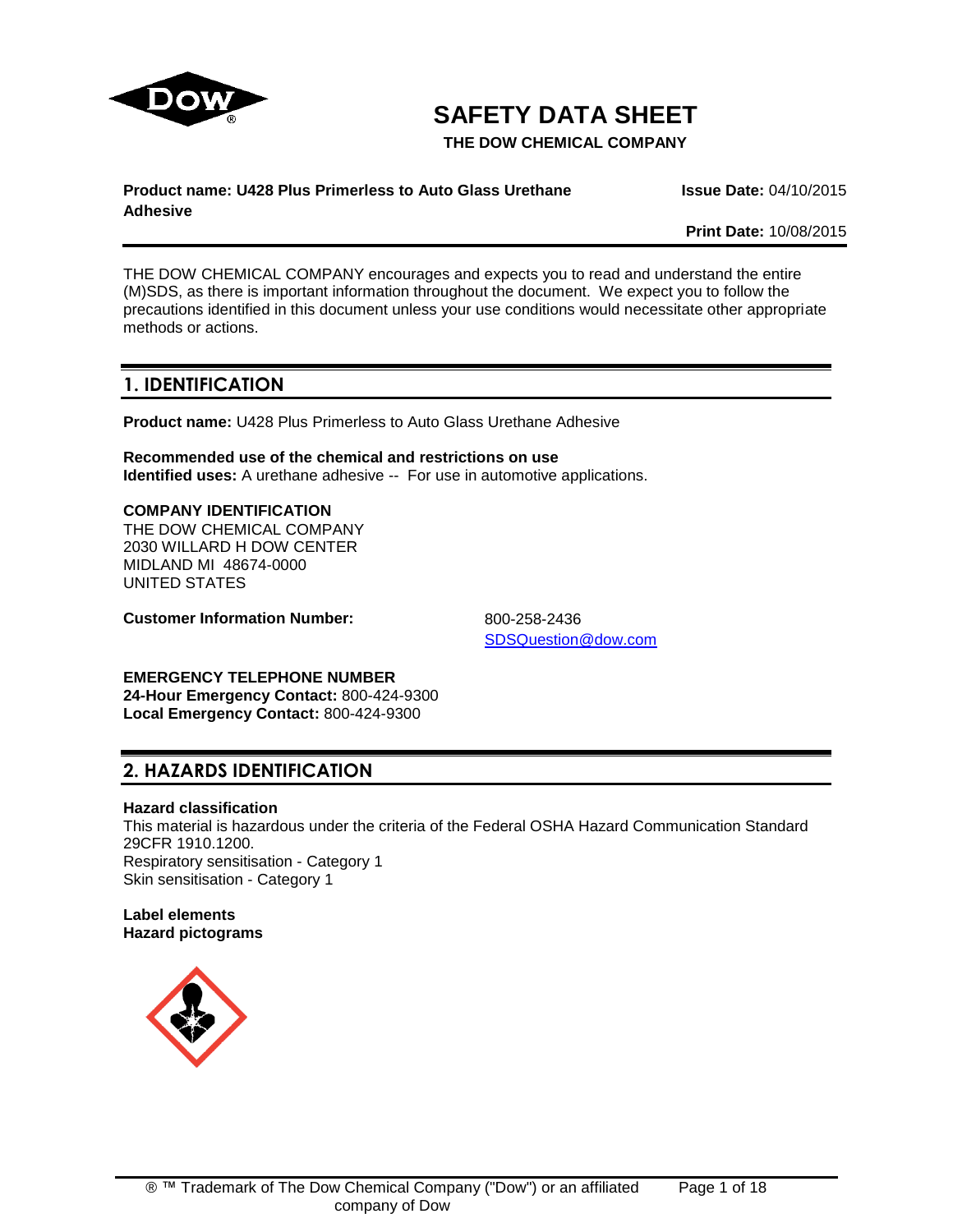#### Signal word: **DANGER!**

#### **Hazards**

May cause an allergic skin reaction. May cause allergy or asthma symptoms or breathing difficulties if inhaled.

#### **Precautionary statements**

# **Prevention**

Avoid breathing dust/ fume/ gas/ mist/ vapours/ spray. Contaminated work clothing should not be allowed out of the workplace. Wear protective gloves. In case of inadequate ventilation wear respiratory protection.

#### **Response**

IF ON SKIN: Wash with plenty of soap and water. IF INHALED: If breathing is difficult, remove victim to fresh air and keep at rest in a position comfortable for breathing. If skin irritation or rash occurs: Get medical advice/ attention. If experiencing respiratory symptoms: Call a POISON CENTER or doctor/ physician. Wash contaminated clothing before reuse.

#### **Disposal**

Dispose of contents/ container to an approved waste disposal plant.

#### **Other hazards**

no data available

# **3. COMPOSITION/INFORMATION ON INGREDIENTS**

| This product is a mixture. |  |  |  |  |
|----------------------------|--|--|--|--|
|----------------------------|--|--|--|--|

| <b>Component</b>                                                       | <b>CASRN</b> | <b>Concentration</b> |
|------------------------------------------------------------------------|--------------|----------------------|
|                                                                        |              |                      |
| MDI-based Urethane Polymer P13-0171                                    |              | $>$ 35.0 - < 45.0 %  |
| Carbon black                                                           | 1333-86-4    | $> 20.0 - 5.30.0 %$  |
| Diisononyl phthalate                                                   | 28553-12-0   | $> 15.0 - 25.0 %$    |
| Dinonyl phthalate, branched and linear                                 | 68515-45-7   | $> 15.0 - 25.0 %$    |
| Phthalic acid, di-C8-10-branched alkyl esters,<br>C <sub>9</sub> -rich | 68515-48-0   | $>$ 15.0 - < 25.0 %  |
| Ceramic materials and wares, chemicals                                 | 66402-68-4   | $> 5.0 - 5.0$ %      |
| Tris(nonylphenyl) phosphite                                            | 26523-78-4   | $< 1.0 \%$           |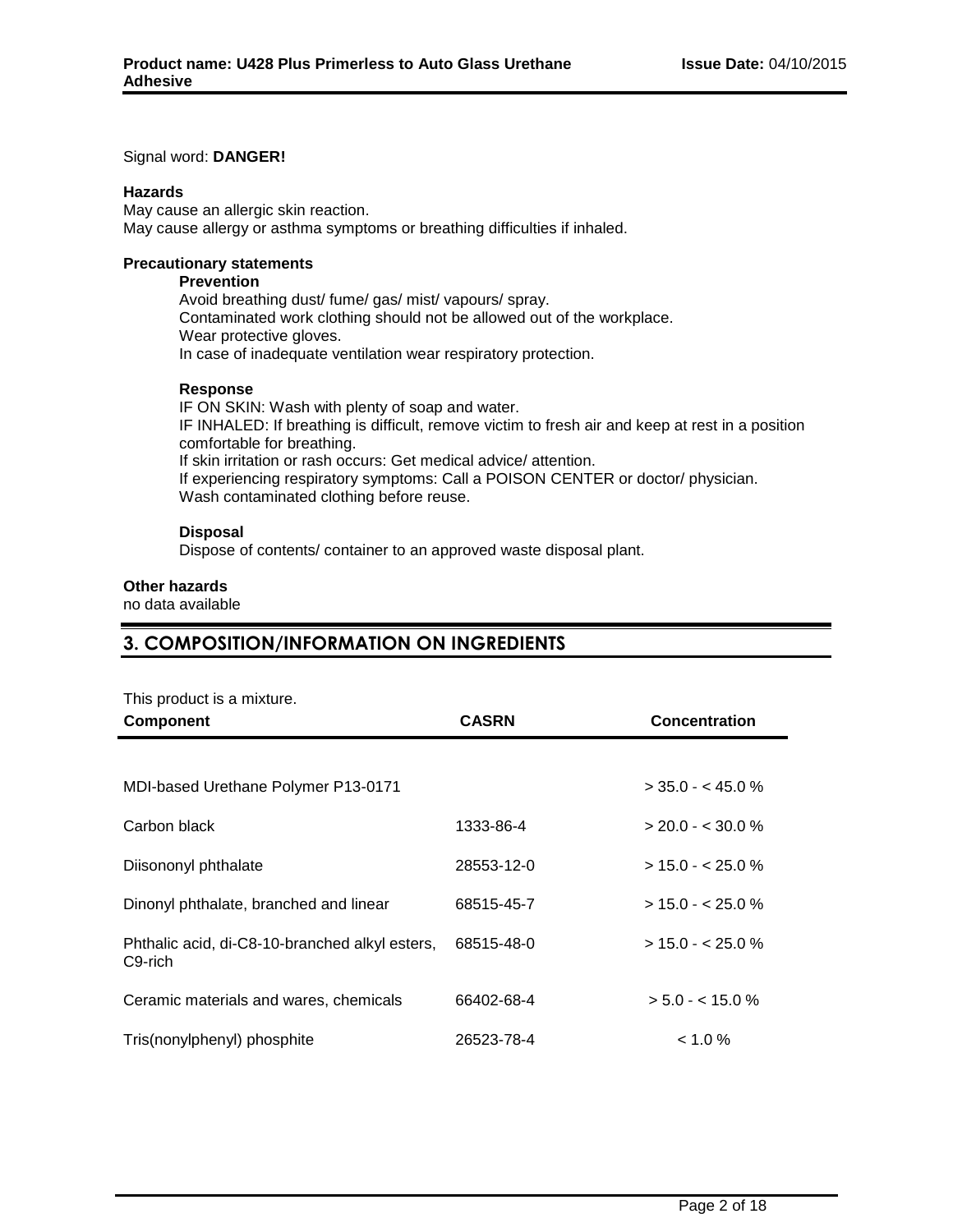| 4,4' -Methylenediphenyl diisocyanate | 101-68-8 | $1.0\%$ |
|--------------------------------------|----------|---------|
|--------------------------------------|----------|---------|

# **4. FIRST AID MEASURES**

## **Description of first aid measures**

**General advice:** First Aid responders should pay attention to self-protection and use the recommended protective clothing (chemical resistant gloves, splash protection). If potential for exposure exists refer to Section 8 for specific personal protective equipment.

**Inhalation:** Move person to fresh air. If not breathing, give artificial respiration; if by mouth to mouth use rescuer protection (pocket mask, etc). If breathing is difficult, oxygen should be administered by qualified personnel. Call a physician or transport to a medical facility.

**Skin contact:** Remove material from skin immediately by washing with soap and plenty of water. Remove contaminated clothing and shoes while washing. Seek medical attention if irritation persists. Wash clothing before reuse. An MDI skin decontamination study demonstrated that cleaning very soon after exposure is important, and that a polyglycol-based skin cleanser or corn oil may be more effective than soap and water. Discard items which cannot be decontaminated, including leather articles such as shoes, belts and watchbands. Suitable emergency safety shower facility should be available in work area. In case of contact, immediately flush skin with plenty of water for at least 15 minutes while removing contaminated clothing and shoes.

**Eye contact:** Immediately flush eyes with water; remove contact lenses, if present, after the first 5 minutes, then continue flushing eyes for at least 15 minutes. Obtain medical attention without delay, preferably from an ophthalmologist. Suitable emergency eye wash facility should be available in work area.

**Ingestion:** If swallowed, seek medical attention. Do not induce vomiting unless directed to do so by medical personnel.

**Most important symptoms and effects, both acute and delayed:** Aside from the information found under Description of first aid measures (above) and Indication of immediate medical attention and special treatment needed (below), any additional important symptoms and effects are described in Section 11: Toxicology Information.

#### **Indication of any immediate medical attention and special treatment needed**

**Notes to physician:** May cause respiratory sensitization or asthma-like symptoms. Bronchodilators, expectorants and antitussives may be of help. Treat bronchospasm with inhaled beta2 agonist and oral or parenteral corticosteroids. Respiratory symptoms, including pulmonary edema, may be delayed. Persons receiving significant exposure should be observed 24-48 hours for signs of respiratory distress. Maintain adequate ventilation and oxygenation of the patient. If you are sensitized to diisocyanates, consult your physician regarding working with other respiratory irritants or sensitizers. No specific antidote. Treatment of exposure should be directed at the control of symptoms and the clinical condition of the patient. Excessive exposure may aggravate preexisting asthma and other respiratory disorders (e.g. emphysema, bronchitis, reactive airways dysfunction syndrome).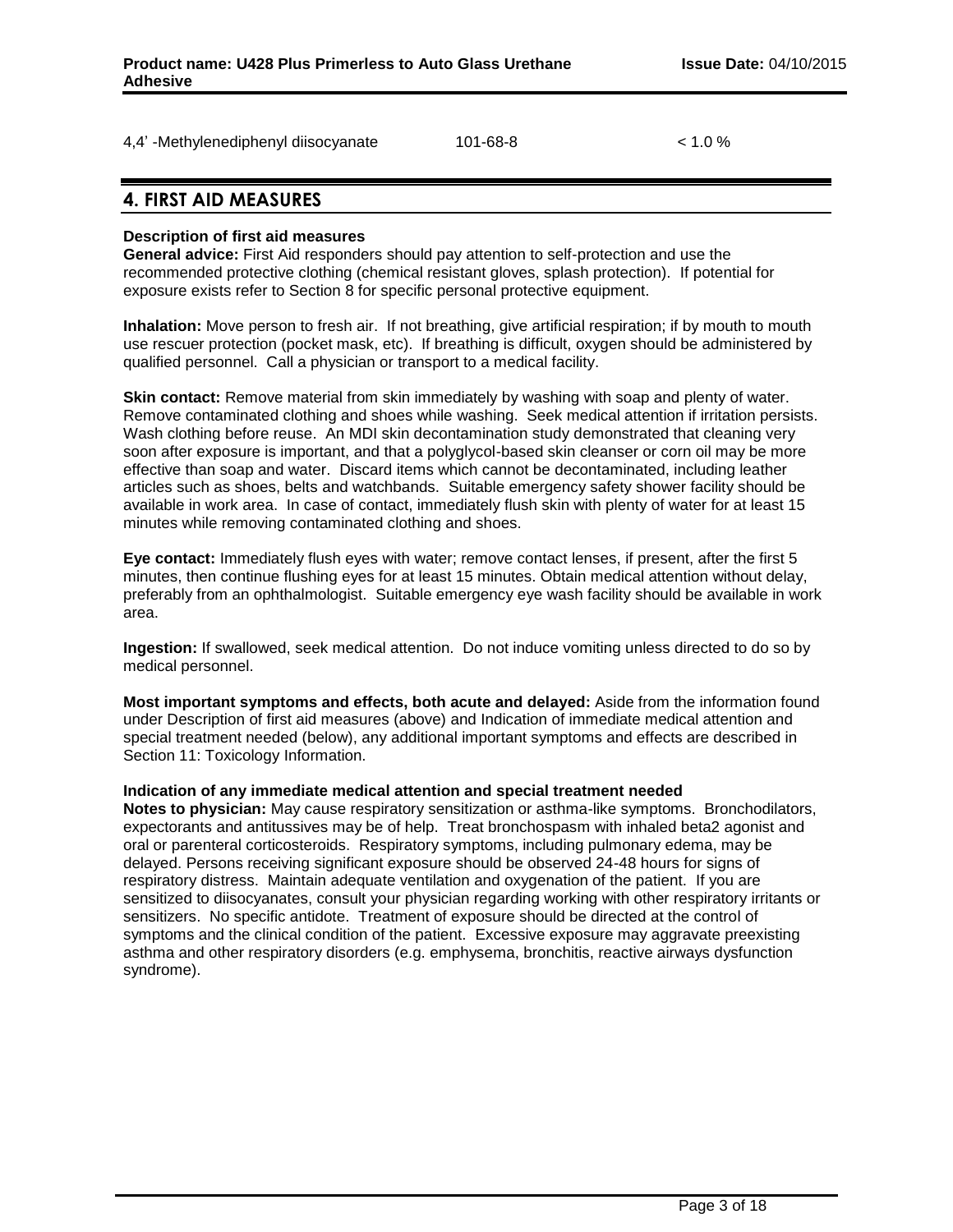# **5. FIREFIGHTING MEASURES**

**Suitable extinguishing media:** Water fog or fine spray. Dry chemical fire extinguishers. Carbon dioxide fire extinguishers. Foam. Alcohol resistant foams (ATC type) are preferred. General purpose synthetic foams (including AFFF) or protein foams may function, but will be less effective. Water fog, applied gently may be used as a blanket for fire extinguishment.

**Unsuitable extinguishing media:** Do not use direct water stream. May spread fire.

## **Special hazards arising from the substance or mixture**

**Hazardous combustion products:** During a fire, smoke may contain the original material in addition to combustion products of varying composition which may be toxic and/or irritating. Combustion products may include and are not limited to: Nitrogen oxides. Carbon monoxide. Carbon dioxide. Combustion products may include trace amounts of: Hydrogen cyanide.

**Unusual Fire and Explosion Hazards:** Product reacts with water. Reaction may produce heat and/or gases. Any closed container may rupture when exposed to extreme heat in a fire situation. Violent steam generation or eruption may occur upon application of direct water stream to hot liquids. Dense smoke is produced when product burns.

## **Advice for firefighters**

**Fire Fighting Procedures:** Keep people away. Isolate fire and deny unnecessary entry. Use water spray to cool fire exposed containers and fire affected zone until fire is out and danger of reignition has passed. Fight fire from protected location or safe distance. Consider the use of unmanned hose holders or monitor nozzles. Immediately withdraw all personnel from the area in case of rising sound from venting safety device or discoloration of the container. Do not use direct water stream. May spread fire. Move container from fire area if this is possible without hazard. Burning liquids may be moved by flushing with water to protect personnel and minimize property damage. Water fog, applied gently may be used as a blanket for fire extinguishment. Contain fire water run-off if possible. Fire water run-off, if not contained, may cause environmental damage. Review the "Accidental Release Measures" and the "Ecological Information" sections of this (M)SDS.

**Special protective equipment for firefighters:** Wear positive-pressure self-contained breathing apparatus (SCBA) and protective fire fighting clothing (includes fire fighting helmet, coat, trousers, boots, and gloves). Avoid contact with this material during fire fighting operations. If contact is likely, change to full chemical resistant fire fighting clothing with self-contained breathing apparatus. If this is not available, wear full chemical resistant clothing with self-contained breathing apparatus and fight fire from a remote location. For protective equipment in post-fire or non-fire clean-up situations, refer to the relevant sections.

# **6. ACCIDENTAL RELEASE MEASURES**

**Personal precautions, protective equipment and emergency procedures:** Isolate area. Keep unnecessary and unprotected personnel from entering the area. Keep upwind of spill. Ventilate area of leak or spill. Refer to section 7, Handling, for additional precautionary measures. See Section 10 for more specific information. Use appropriate safety equipment. For additional information, refer to Section 8, Exposure Controls and Personal Protection.

**Environmental precautions:** Spills or discharge to natural waterways is likely to kill aquatic organisms. Prevent from entering into soil, ditches, sewers, waterways and/or groundwater. See Section 12, Ecological Information.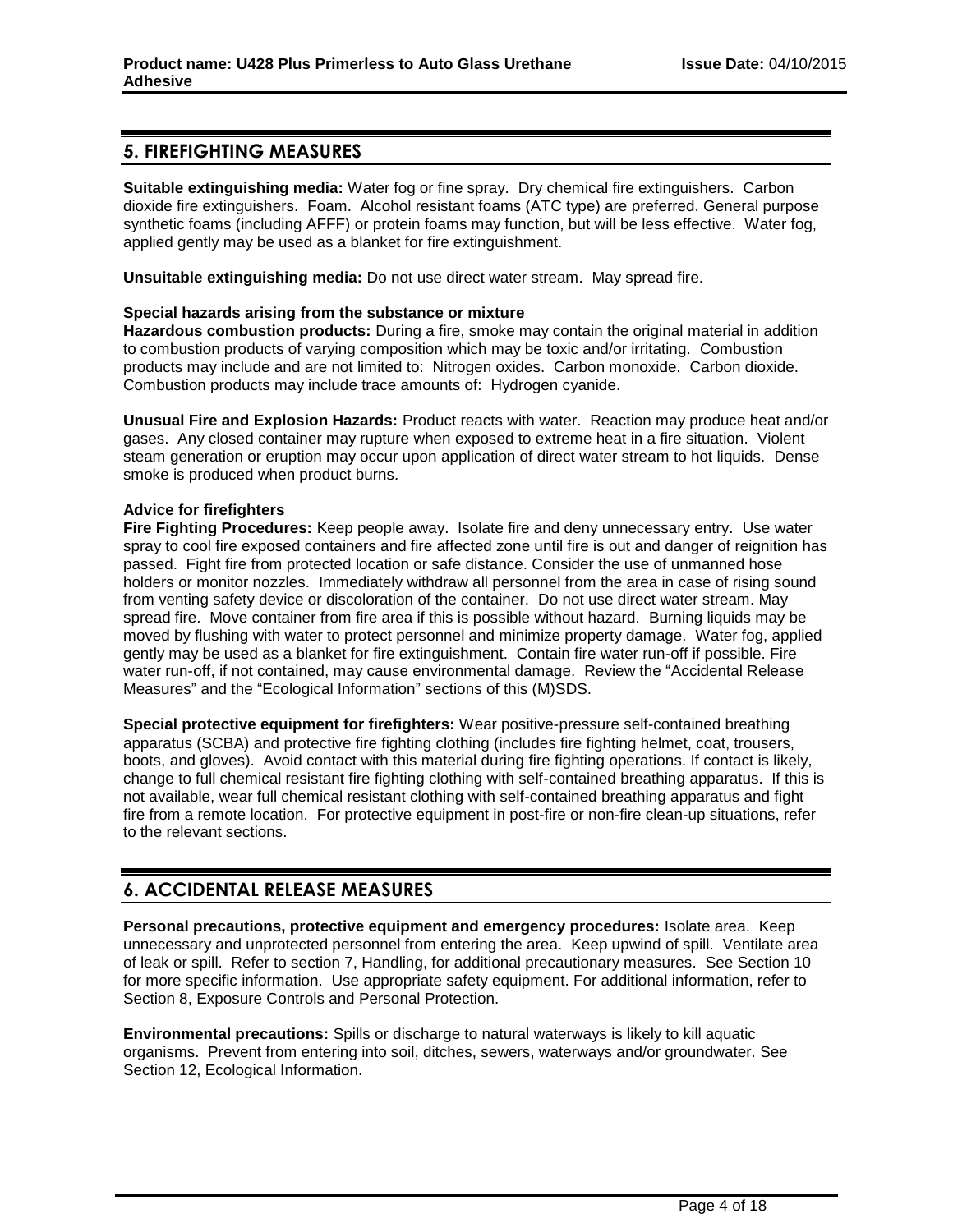**Methods and materials for containment and cleaning up:** Contain spilled material if possible. Absorb with materials such as: Cat litter. Sand. Sawdust. Collect in suitable and properly labeled containers. See Section 13, Disposal Considerations, for additional information.

# **7. HANDLING AND STORAGE**

**Precautions for safe handling:** Avoid contact with eyes, skin, and clothing. Avoid prolonged or repeated contact with skin. Avoid breathing vapor. Wash thoroughly after handling. Keep container closed. Use with adequate ventilation. See Section 8, EXPOSURE CONTROLS AND PERSONAL PROTECTION.

**Conditions for safe storage:** Protect from atmospheric moisture. Store in a dry place.

**Storage stability Storage temperature:** > 5 - < 35 °C (> 41 - < 95 °F)

# **8. EXPOSURE CONTROLS/PERSONAL PROTECTION**

#### **Control parameters**

Exposure limits are listed below, if they exist.

| <b>Component</b>                       | <b>Regulation</b> | <b>Type of listing</b> | <b>Value/Notation</b>          |
|----------------------------------------|-------------------|------------------------|--------------------------------|
| 4,4'-Methylenediphenyl<br>diisocyanate | ACGIH             | TWA                    | $0.005$ ppm                    |
|                                        | OSHA Z-1          |                        | $0.2 \,\mathrm{mg/m}$ 0.02 ppm |

Although some of the components of this product may have exposure guidelines, no exposure would be expected under normal handling conditions due to the physical state of the material.

#### **Exposure controls**

**Engineering controls:** Use only with adequate ventilation. Local exhaust ventilation may be necessary for some operations. Provide general and/or local exhaust ventilationto control airborne levels below the exposure guidelines. Exhaust systems should be designed to move the air away from the source of vapor/aerosol generation and people working at this point. The odor and irritancy of this material are inadequate to warn of excessive exposure.

#### **Individual protection measures**

**Eye/face protection:** Use safety glasses (with side shields).

#### **Skin protection**

**Hand protection:** Use gloves chemically resistant to this material. Examples of preferred glove barrier materials include: Butyl rubber. Chlorinated polyethylene. Polyethylene. Ethyl vinyl alcohol laminate ("EVAL"). Examples of acceptable glove barrier materials include: Neoprene. Nitrile/butadiene rubber ("nitrile" or "NBR"). Polyvinyl chloride ("PVC" or "vinyl"). Viton. NOTICE: The selection of a specific glove for a particular application and duration of use in a workplace should also take into account all relevant workplace factors such as, but not limited to: Other chemicals which may be handled, physical requirements (cut/puncture protection, dexterity, thermal protection), potential body reactions to glove materials, as well as the instructions/specifications provided by the glove supplier.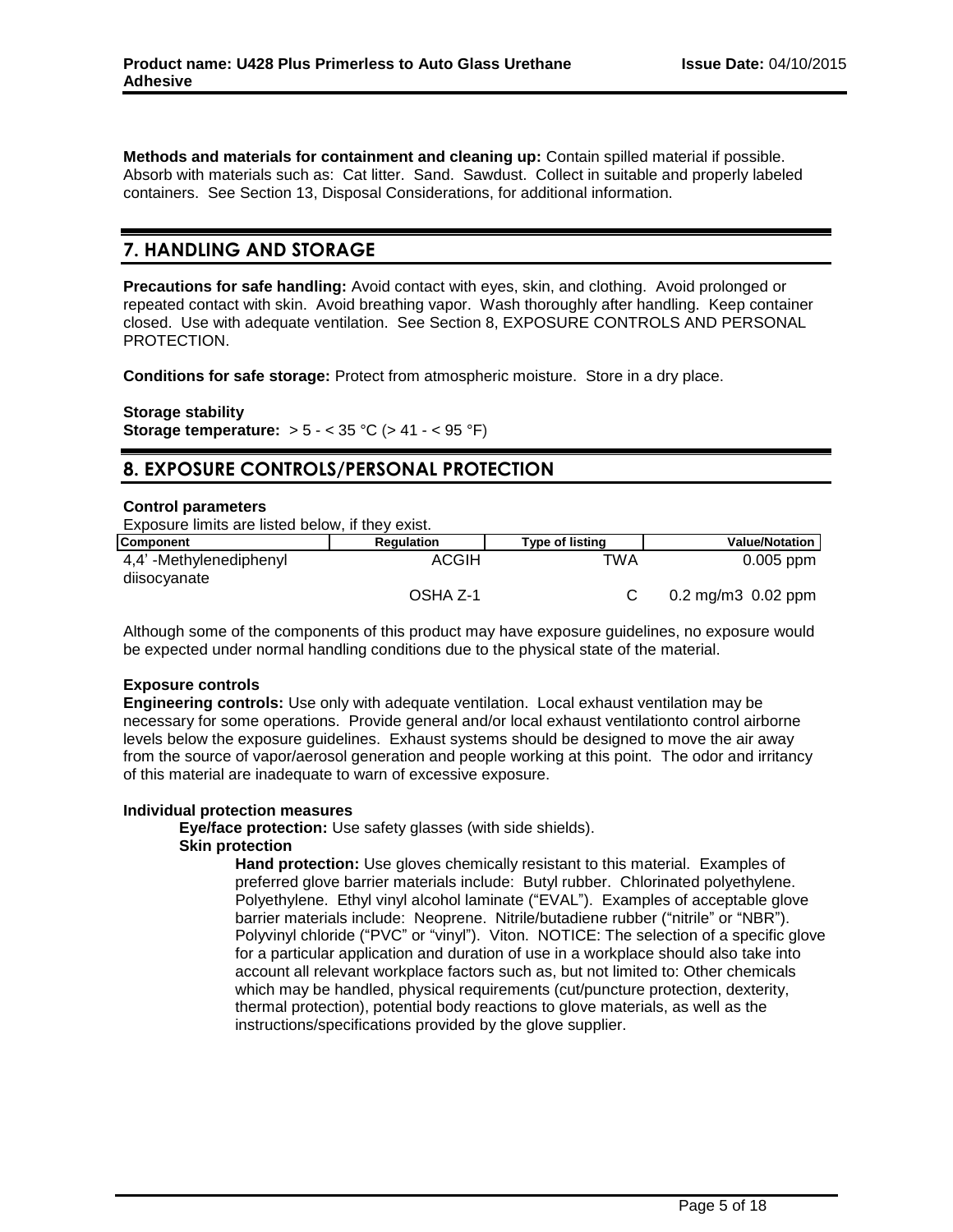**Other protection:** Use protective clothing chemically resistant to this material. Selection of specific items such as face shield, boots, apron, or full body suit will depend on the task.

**Respiratory protection:** Atmospheric levels should be maintained below the exposure guideline. When atmospheric levels may exceed the exposure guideline, use an approved airpurifying respirator equipped with an organic vapor sorbent and a particle filter. For situations where the atmospheric levels may exceed the level for which an air-purifying respirator is effective, use a positive-pressure air-supplying respirator (air line or self-contained breathing apparatus). For emergency response or for situations where the atmospheric level is unknown, use an approved positive-pressure self-contained breathing apparatus or positivepressure air line with auxiliary self-contained air supply.

The following should be effective types of air-purifying respirators: Organic vapor cartridge with a particulate pre-filter.

# **9. PHYSICAL AND CHEMICAL PROPERTIES**

| Appearance                                        |                                                |
|---------------------------------------------------|------------------------------------------------|
| <b>Physical state</b>                             | Paste                                          |
| Color                                             | <b>Black</b>                                   |
| Odor                                              | <b>Odorless</b>                                |
| <b>Odor Threshold</b>                             | No test data available                         |
| рH                                                | No test data available                         |
| <b>Melting point/range</b>                        | No test data available                         |
| <b>Freezing point</b>                             | No test data available                         |
| Boiling point (760 mmHg)                          | No test data available                         |
| <b>Flash point</b>                                | closed cup > 110 °C ( > 230 °F) PMCC, ASTM D93 |
| <b>Evaporation Rate (Butyl Acetate</b><br>$= 1$   | No test data available                         |
| <b>Flammability (solid, gas)</b>                  | Not applicable to liquids                      |
| <b>Lower explosion limit</b>                      | No test data available                         |
| <b>Upper explosion limit</b>                      | No test data available                         |
| <b>Vapor Pressure</b>                             | No test data available                         |
| <b>Relative Vapor Density (air = 1)</b>           | No test data available                         |
| <b>Relative Density (water = 1)</b>               | 1.252 ASTM D1475                               |
| <b>Water solubility</b>                           | No test data available                         |
| <b>Partition coefficient: n-</b><br>octanol/water | no data available                              |
| <b>Auto-ignition temperature</b>                  | No test data available                         |
| <b>Decomposition temperature</b>                  | No test data available                         |
| <b>Kinematic Viscosity</b>                        | No test data available                         |
| <b>Explosive properties</b>                       | No test data available                         |
| <b>Oxidizing properties</b>                       | No test data available                         |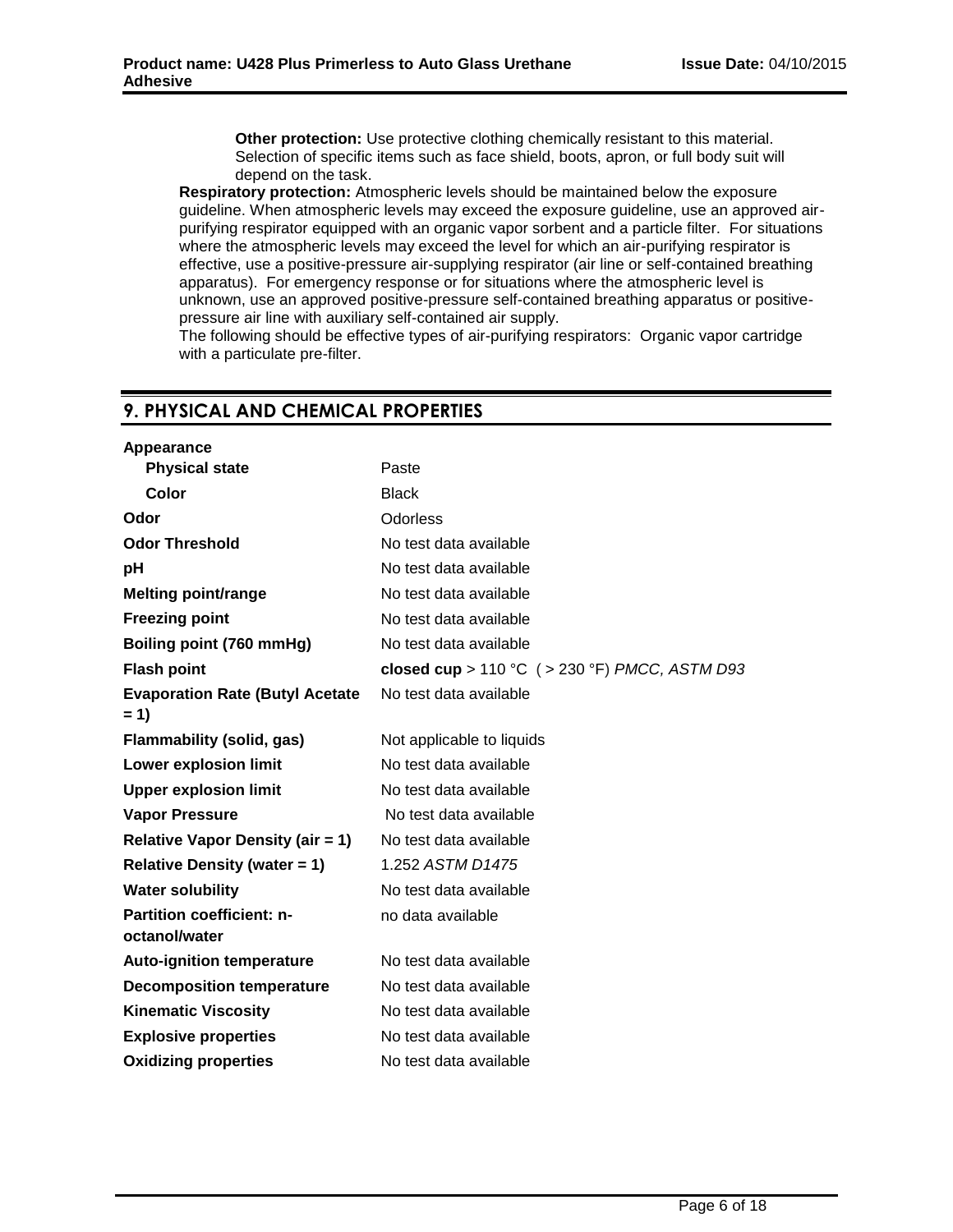| <b>Molecular weight</b>           | no data available                            |
|-----------------------------------|----------------------------------------------|
| <b>Volatile Organic Compounds</b> | 0.1 lb/gln EPA Method No. 24 (typical value) |

NOTE: The physical data presented above are typical values and should not be construed as a specification.

# **10. STABILITY AND REACTIVITY**

**Reactivity:** No dangerous reaction known under conditions of normal use.

**Chemical stability:** Stable under recommended storage conditions. See Storage, Section 7.

**Possibility of hazardous reactions:** Polymerization will not occur.

**Conditions to avoid:** Some components of this product can decompose at elevated temperatures. Avoid moisture.

**Incompatible materials:** Reaction with water will generate heat. Avoid contact with: Acids. Alcohols. Amines. Water. Ammonia. Bases. Metal compounds. Moist air. Strong oxidizers. Reaction with water will generate carbon dioxide.

**Hazardous decomposition products:** Decomposition products depend upon temperature, air supply and the presence of other materials. Gases are released during decomposition.

# **11. TOXICOLOGICAL INFORMATION**

*Toxicological information on this product or its components appear in this section when such data is available.*

# **Acute toxicity**

#### **Acute oral toxicity**

Low toxicity if swallowed. Small amounts swallowed incidentally as a result of normal handling operations are not likely to cause injury; however, swallowing larger amounts may cause injury. May cause nausea and vomiting. May cause abdominal discomfort or diarrhea. Single dose oral LD50 has not been determined.

#### **Acute dermal toxicity**

Prolonged skin contact is unlikely to result in absorption of harmful amounts. The dermal LD50 has not been determined.

#### **Acute inhalation toxicity**

At room temperature, exposure to vapor is minimal due to low volatility; vapor from heated material or mist may cause respiratory irritation and other effects. For the minor component(s): Methylene diphenyl diisocyanate (MDI). Excessive exposure may cause irritation to upper respiratory tract (nose and throat) and lungs. May cause pulmonary edema (fluid in the lungs.) Decreased lung function has been associated with overexposure to isocyanates. May cause nausea and vomiting. Effects may be delayed. This material contains mineral and/or inorganic fillers. There is essentially no potential for inhalation exposure to these fillers incidental to industrial handling due to the physical state.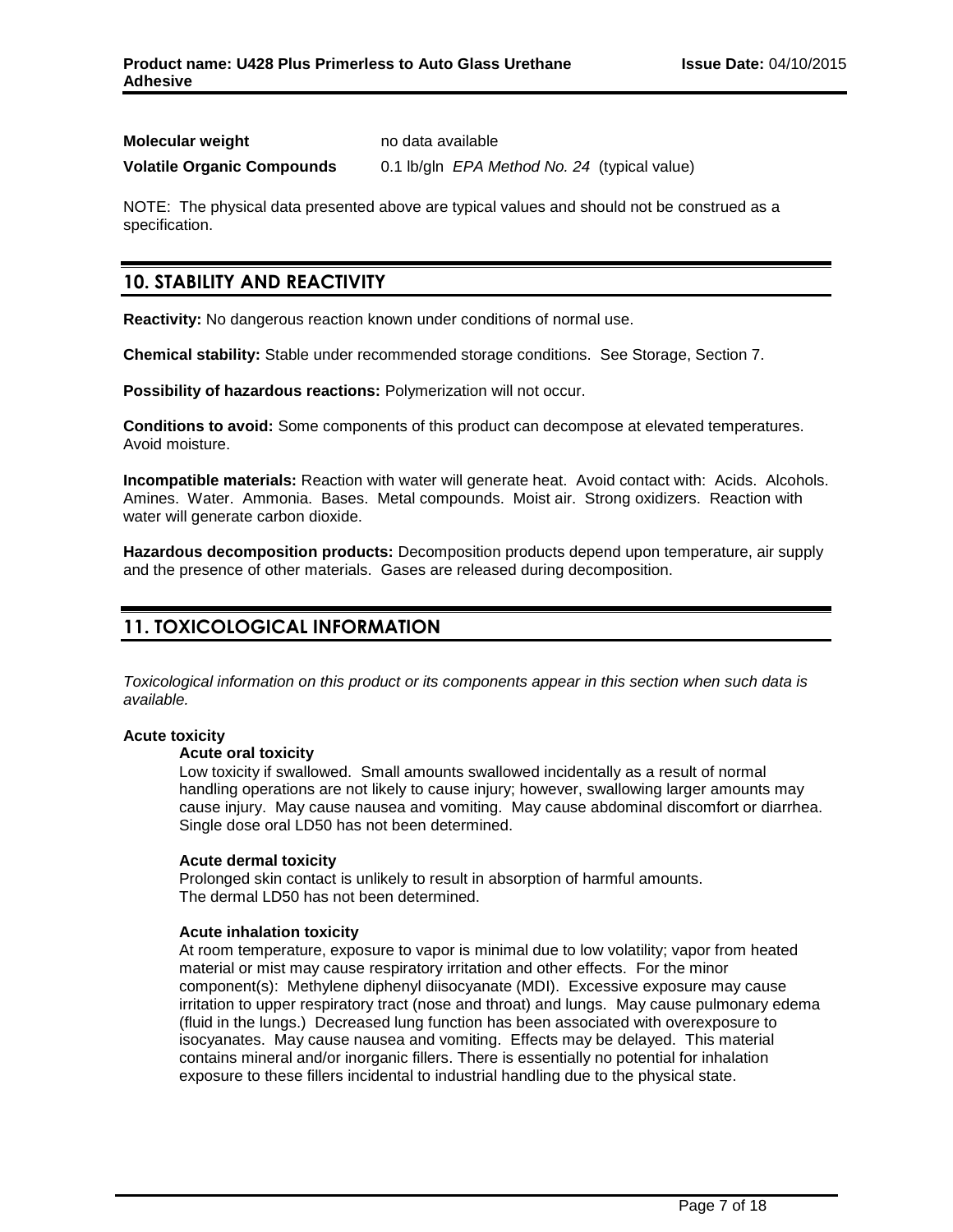The LC50 has not been determined.

#### **Skin corrosion/irritation**

Prolonged contact may cause skin irritation with local redness. Material may stick to skin causing irritation upon removal. May stain skin.

#### **Serious eye damage/eye irritation**

May cause eye irritation.

#### **Sensitization**

For skin sensitization:

A component in this mixture has been shown to be a skin sensitizer. Animal studies have shown that skin contact with isocyanates may play a role in respiratory sensitization.

For respiratory sensitization:

A component in this mixture may cause an allergic respiratory response.

MDI concentrations below the exposure guidelines may cause allergic respiratory reactions in individuals already sensitized.

Asthma-like symptoms may include coughing, difficult breathing and a feeling of tightness in the chest. Occasionally, breathing difficulties may be life threatening.

#### **Specific Target Organ Systemic Toxicity (Single Exposure)**

Evaluation of available data suggests that this material is not an STOT-SE toxicant.

#### **Specific Target Organ Systemic Toxicity (Repeated Exposure)**

Contains component(s) which have been reported to cause effects on the following organs in animals: Liver.

Kidney.

Tissue injury in the upper respiratory tract and lungs has been observed in laboratory animals after repeated excessive exposures to MDI/polymeric MDI aerosols.

#### **Carcinogenicity**

Lung tumors have been observed in laboratory animals exposed to respirable aerosol droplets of MDI/Polymeric MDI (6 mg/m3) for their lifetime. Tumors occurred concurrently with respiratory irritation and lung injury. Current exposure guidelines are expected to protect against these effects reported for MDI. For the phthalate ester(s): Kidney effects and/or tumors have been observed in male rats. These effects are believed to be species specific and unlikely to occur in humans. Liver effects and/or tumors have been observed in rats. These effects are believed to be species specific and unlikely to occur in humans.

#### **Teratogenicity**

In laboratory animals, MDI/polymeric MDI did not cause birth defects; other fetal effects occurred only at high doses which were toxic to the mother. Contains component(s) which did not cause birth defects in animals; other fetal effects occurred only at doses toxic to the mother.

#### **Reproductive toxicity**

For the phthalate ester(s): In laboratory animals, excessive doses toxic to the parent animals caused decreased weight and survival of offspring. There were no effects on fertility at any dose.

#### **Mutagenicity**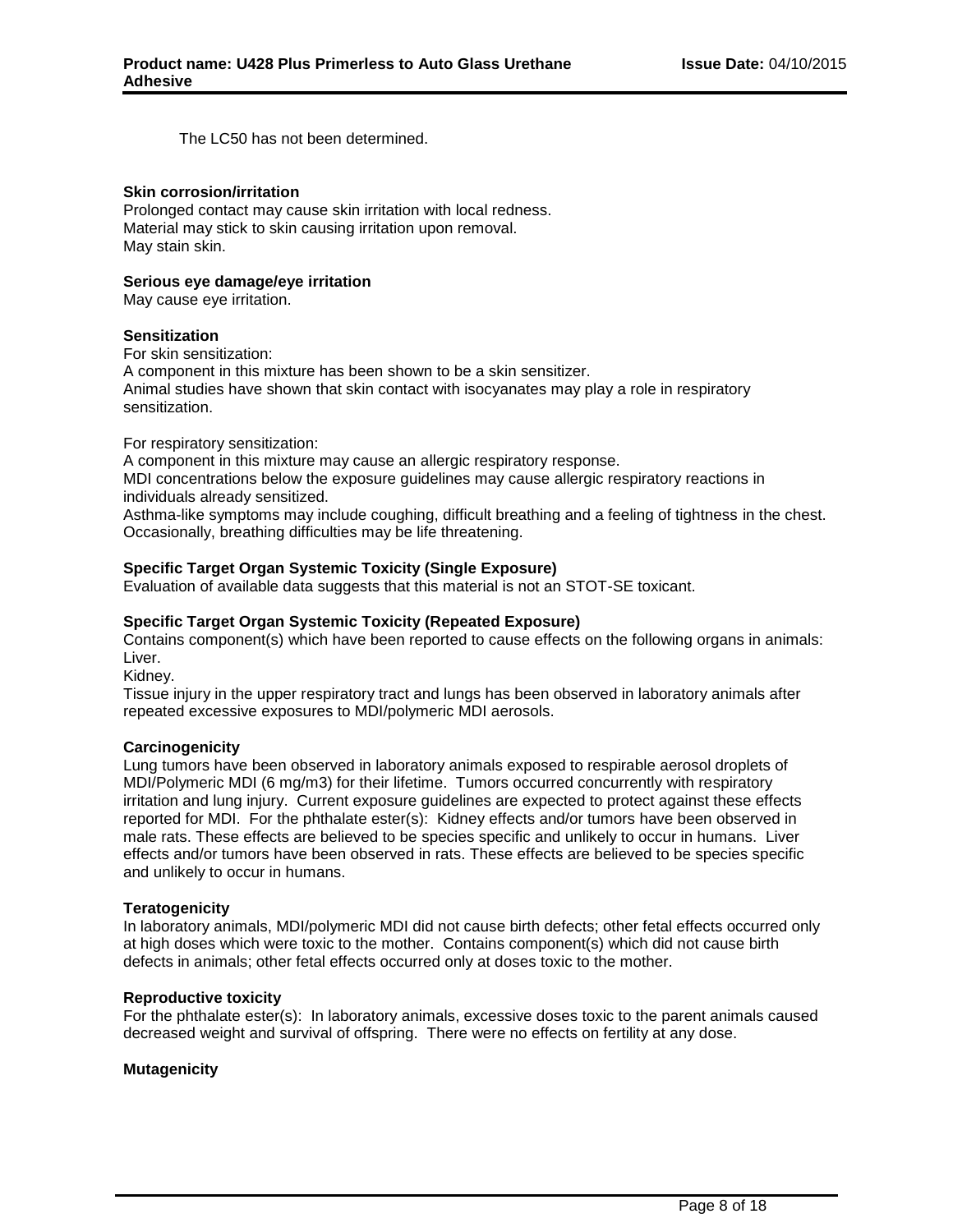For the phthalate ester(s): In vitro genetic toxicity studies were negative. Genetic toxicity data on MDI are inconclusive. MDI was weakly positive in some in vitro studies; other in vitro studies were negative. Animal mutagenicity studies were predominantly negative.

#### **Aspiration Hazard**

No aspiration toxicity classification

### **COMPONENTS INFLUENCING TOXICOLOGY:**

#### **MDI-based Urethane Polymer P13-0171**

**Acute oral toxicity** Single dose oral LD50 has not been determined.

**Acute dermal toxicity** The dermal LD50 has not been determined.

#### **Acute inhalation toxicity**

The LC50 has not been determined.

### **Carbon black**

**Acute oral toxicity** LD50, Rat, > 8,000 mg/kg

**Acute dermal toxicity** LD50, Rabbit, > 3,000 mg/kg No deaths occurred at this concentration.

#### **Acute inhalation toxicity**

LC50, Rat, 1 Hour, dust/mist, 27 mg/l No deaths occurred at this concentration.

#### **Diisononyl phthalate**

**Acute oral toxicity** LD50, Rat, > 10,000 mg/kg

#### **Acute dermal toxicity**

LD50, Rabbit, > 3,160 mg/kg No deaths occurred at this concentration.

#### **Acute inhalation toxicity**

LC50, Rat, male and female, 4 Hour, dust/mist, > 4.4 mg/l No deaths occurred following exposure to a saturated atmosphere.

# **Dinonyl phthalate, branched and linear**

# **Acute oral toxicity**

Single dose oral LD50 has not been determined.

### **Acute dermal toxicity**

The dermal LD50 has not been determined.

#### **Acute inhalation toxicity**

The LC50 has not been determined.

# **Phthalic acid, di-C8-10-branched alkyl esters, C9-rich**

# **Acute oral toxicity**

LD50, Rat, > 10,000 mg/kg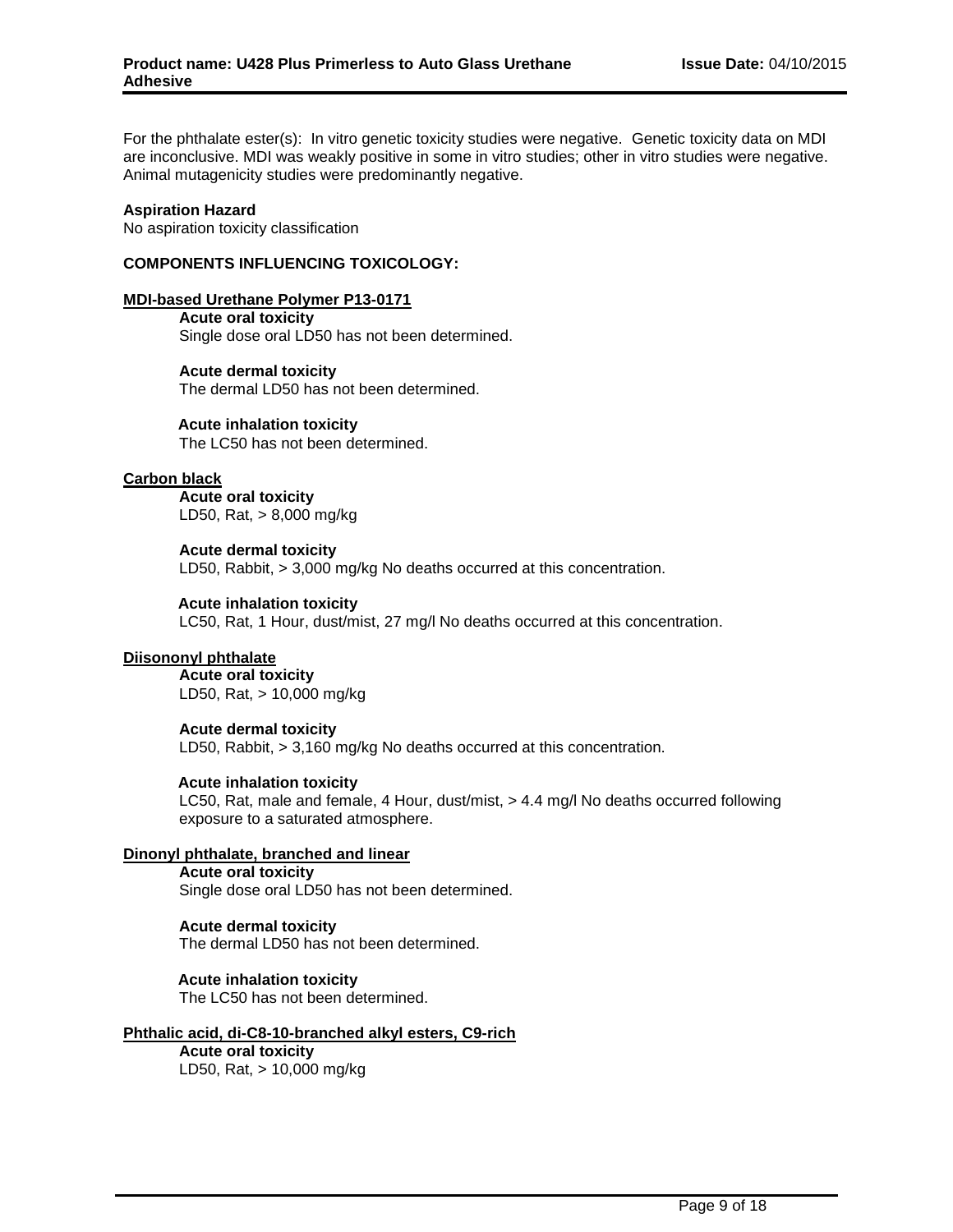### **Acute dermal toxicity**

LD50, Rabbit, > 3,160 mg/kg No deaths occurred at this concentration.

### **Acute inhalation toxicity**

LC50, Rat, male and female, 4 Hour, dust/mist, > 4.4 mg/l No deaths occurred following exposure to a saturated atmosphere.

### **Ceramic materials and wares, chemicals**

## **Acute oral toxicity**

Very low toxicity if swallowed. Harmful effects not anticipated from swallowing small amounts.

LD50, Rat, female, > 2,000 mg/kg OECD Test Guideline 425 No deaths occurred at this concentration.

#### **Acute dermal toxicity**

Prolonged skin contact is unlikely to result in absorption of harmful amounts.

For similar material(s): LD50, Rat, male and female, > 2,500 mg/kg OECD Test Guideline 402No deaths occurred at this concentration.

## **Acute inhalation toxicity**

The LC50 has not been determined.

## **Tris(nonylphenyl) phosphite**

**Acute oral toxicity** LD50, Rat, male and female, > 10,000 mg/kg

#### **Acute dermal toxicity**

LD50, Rabbit, > 2,000 mg/kg OECD 402 or equivalentNo deaths occurred at this concentration.

#### **Acute inhalation toxicity**

The LC50 has not been determined.

## **4,4' -Methylenediphenyl diisocyanate**

**Acute oral toxicity** LD50, Rat, > 2,000 mg/kg No deaths occurred at this concentration.

# **Acute dermal toxicity**

LD50, Rabbit, > 9,400 mg/kg

#### **Acute inhalation toxicity**

LC50, Rat, 1 Hour, dust/mist, 2.24 mg/l

# **12. ECOLOGICAL INFORMATION**

*Ecotoxicological information on this product or its components appear in this section when such data is available.*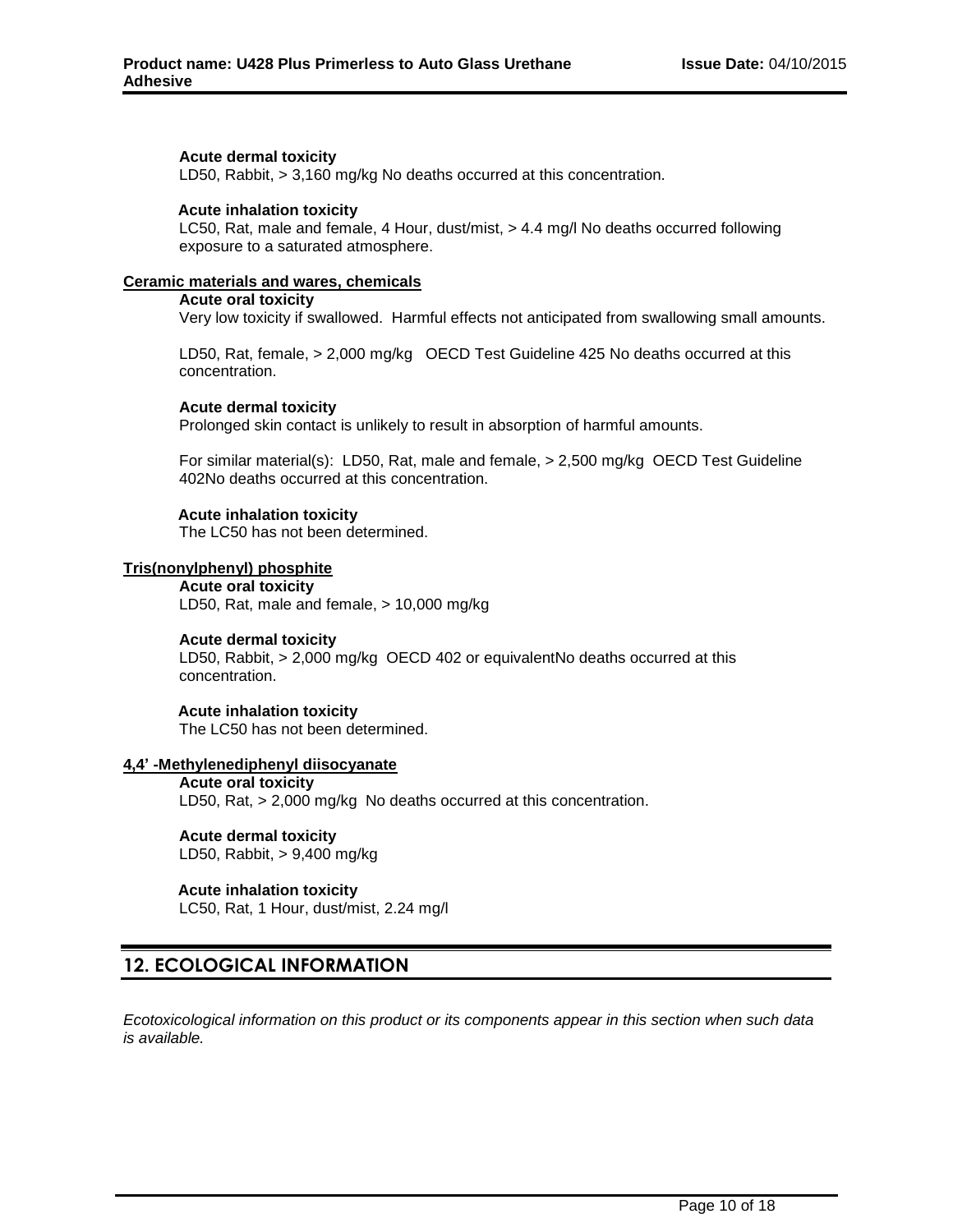## **Toxicity**

### **MDI-based Urethane Polymer P13-0171**

**Acute toxicity to fish** No relevant data found.

### **Carbon black**

### **Acute toxicity to fish**

Material is practically non-toxic to aquatic organisms on an acute basis (LC50/EC50/EL50/LL50 >100 mg/L in the most sensitive species tested). LC50, Leuciscus idus (Golden orfe), static test, 96 Hour, > 1,000 mg/l, OECD Test Guideline 203 or Equivalent

#### **Acute toxicity to aquatic invertebrates**

EC50, Daphnia magna (Water flea), 24 Hour, > 5,600 mg/l, OECD Test Guideline 202 or **Equivalent** 

#### **Diisononyl phthalate**

#### **Acute toxicity to fish**

Not expected to be acutely toxic to aquatic organisms.

## **Dinonyl phthalate, branched and linear**

**Acute toxicity to fish** No relevant data found.

#### **Phthalic acid, di-C8-10-branched alkyl esters, C9-rich Acute toxicity to fish**

Not expected to be acutely toxic to aquatic organisms.

#### **Ceramic materials and wares, chemicals**

**Acute toxicity to fish** No relevant data found.

#### **Tris(nonylphenyl) phosphite**

#### **Acute toxicity to fish**

Material is highly toxic to aquatic organisms on an acute basis (LC50/EC50 between 0.1 and 1 mg/L in the most sensitive species tested). LC50, Danio rerio (zebra fish), Static, 96 Hour, 10 mg/l

#### **Acute toxicity to aquatic invertebrates**

EC50, Daphnia magna (Water flea), 48 Hour, 0.3 mg/l

#### **Acute toxicity to algae/aquatic plants**

ErC50, alga Scenedesmus sp., 72 Hour, Growth rate inhibition, > 100 mg/l

#### **Toxicity to bacteria**

IC50, activated sludge, 3 Hour, > 100 mg/l

#### **4,4' -Methylenediphenyl diisocyanate**

#### **Acute toxicity to fish**

The measured ecotoxicity is that of the hydrolyzed product, generally under conditions maximizing production of soluble species.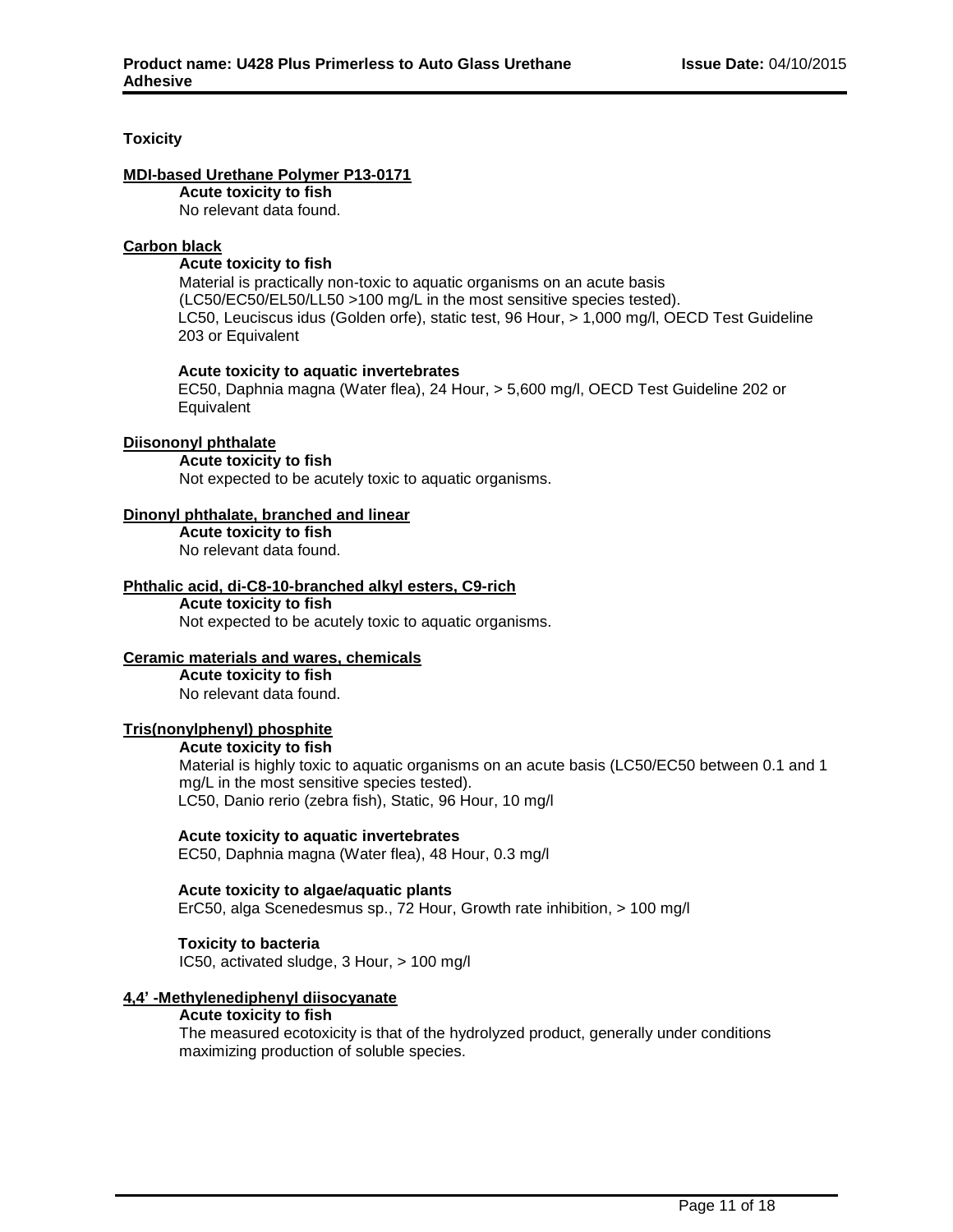Material is practically non-toxic to aquatic organisms on an acute basis (LC50/EC50/EL50/LL50 >100 mg/L in the most sensitive species tested). Based on information for a similar material: LC50, Danio rerio (zebra fish), static test, 96 Hour, > 1,000 mg/l, OECD Test Guideline 203 or **Equivalent** 

#### **Acute toxicity to aquatic invertebrates**

Based on information for a similar material: EC50, Daphnia magna (Water flea), static test, 24 Hour, > 1,000 mg/l, OECD Test Guideline 202 or Equivalent

#### **Acute toxicity to algae/aquatic plants**

Based on information for a similar material: NOEC, Desmodesmus subspicatus (green algae), static test, 72 Hour, Growth rate inhibition, 1,640 mg/l, OECD Test Guideline 201 or Equivalent

#### **Toxicity to bacteria**

Based on information for a similar material: EC50, activated sludge, static test, 3 Hour, Respiration rates., > 100 mg/l

#### **Toxicity to soil-dwelling organisms**

EC50, Eisenia fetida (earthworms), Based on information for a similar material:, 14 d, > 1,000 mg/kg

#### **Toxicity to terrestrial plants**

EC50, Avena sativa (oats), Growth inhibition, 1,000 mg/l EC50, Lactuca sativa (lettuce), Growth inhibition, 1,000 mg/l

#### **Persistence and degradability**

#### **MDI-based Urethane Polymer P13-0171**

**Biodegradability:** No relevant data found.

#### **Carbon black**

**Biodegradability:** Biodegradation is not applicable.

#### **Diisononyl phthalate**

**Biodegradability:** Material is readily biodegradable. Passes OECD test(s) for ready biodegradability. Material is ultimately biodegradable (reaches > 70% mineralization in OECD test(s) for inherent biodegradability). 10-day Window: Not applicable **Biodegradation:** 74 % **Exposure time:** 28 d **Method:** OECD Test Guideline 301C or Equivalent 10-day Window: Not applicable **Biodegradation:** > 99 % **Exposure time:** 28 d **Method:** OECD Test Guideline 302A or Equivalent 10-day Window: Not applicable **Biodegradation:** 70.5 % **Exposure time:** 28 d **Method:** OECD Test Guideline 301F or Equivalent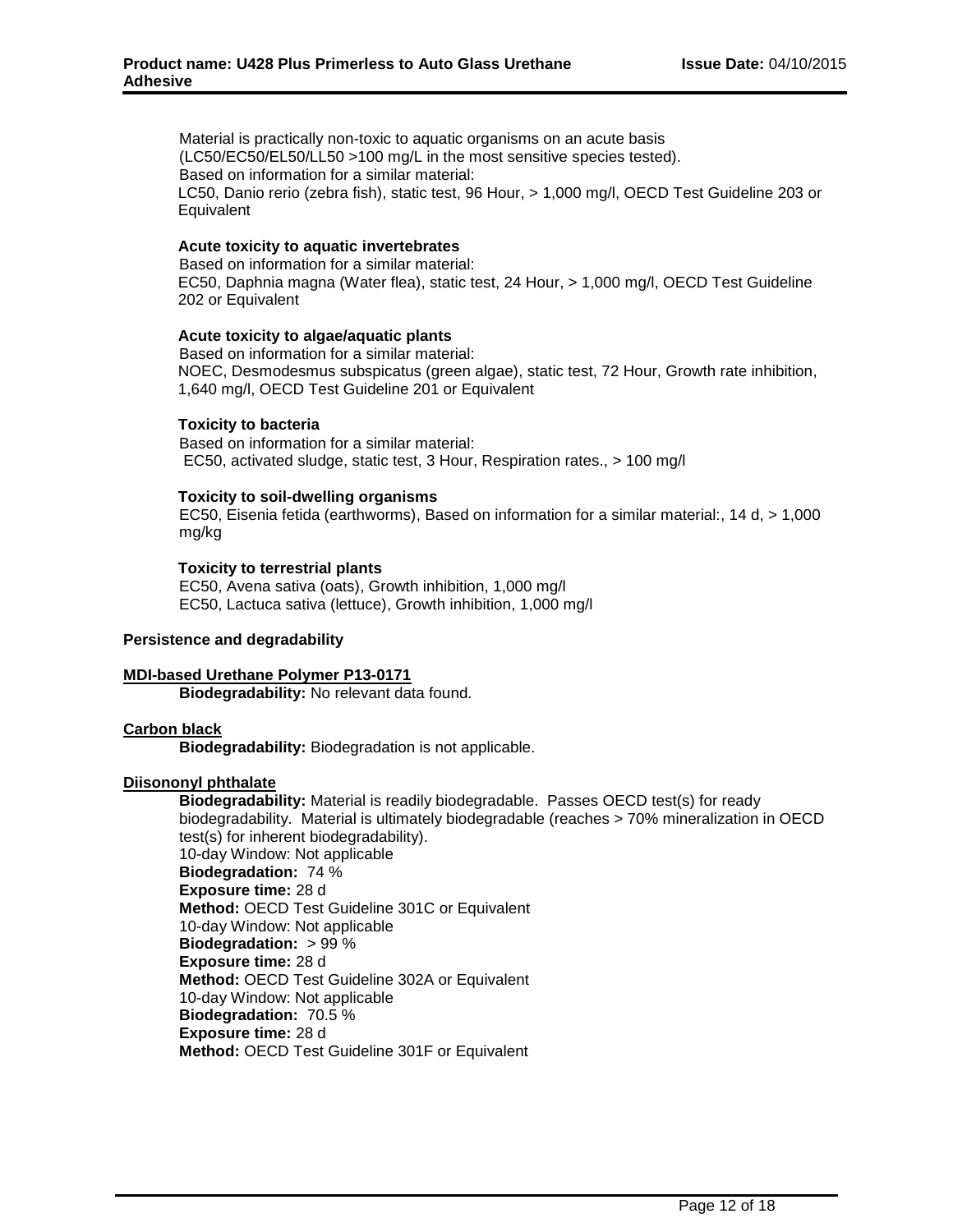#### **Theoretical Oxygen Demand:** 2.64 mg/mg

#### **Stability in Water (1/2-life)**

, half-life, 3.4 year, pH 7, Half-life Temperature 25 °C, Hydrolysis , half-life, 125.2 d, pH 8, Half-life Temperature 25 °C, Hydrolysis

#### **Photodegradation Test Type:** Half-life (indirect photolysis) **Sensitizer:** OH radicals

**Atmospheric half-life:** 5.487 Hour **Method:** Estimated.

### **Dinonyl phthalate, branched and linear**

**Biodegradability:** No relevant data found.

#### **Phthalic acid, di-C8-10-branched alkyl esters, C9-rich**

**Biodegradability:** Material is readily biodegradable. Passes OECD test(s) for ready biodegradability. Material is ultimately biodegradable (reaches > 70% mineralization in OECD test(s) for inherent biodegradability). 10-day Window: Not applicable **Biodegradation:** 74 % **Exposure time:** 28 d **Method:** OECD Test Guideline 301C or Equivalent 10-day Window: Not applicable **Biodegradation:** > 99 % **Exposure time:** 28 d **Method:** OECD Test Guideline 302A or Equivalent 10-day Window: Not applicable **Biodegradation:** 70.5 % **Exposure time:** 28 d **Method:** OECD Test Guideline 301F or Equivalent

#### **Theoretical Oxygen Demand:** 2.64 mg/mg

#### **Stability in Water (1/2-life)**

Hydrolysis, half-life, 3.4 year, pH 7, Half-life Temperature 25 °C Hydrolysis, half-life, 125.2 d, pH 8, Half-life Temperature 25 °C

#### **Photodegradation**

**Test Type:** Half-life (indirect photolysis) **Sensitizer:** OH radicals **Atmospheric half-life:** 5.487 Hour **Method:** Estimated.

#### **Ceramic materials and wares, chemicals Biodegradability:** Biodegradation is not applicable.

#### **Tris(nonylphenyl) phosphite**

**Biodegradability:** Material is expected to biodegrade very slowly (in the environment). Fails to pass OECD/EEC tests for ready biodegradability. 10-day Window: Fail **Biodegradation:** < 4 % **Exposure time:** 28 d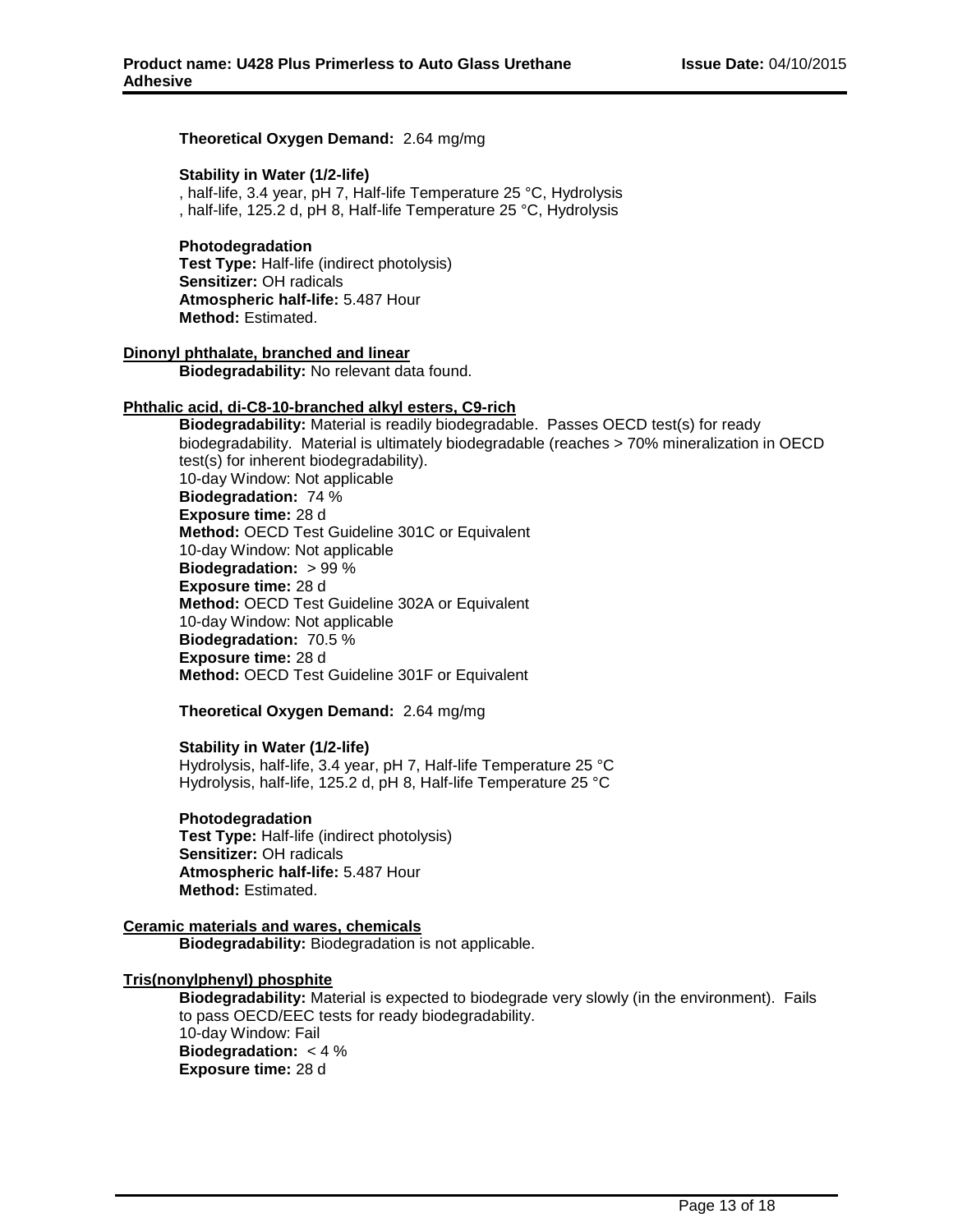**Method:** OECD Test Guideline 301D or Equivalent

## **4,4' -Methylenediphenyl diisocyanate**

**Biodegradability:** In the aquatic and terrestrial environment, material reacts with water forming predominantly insoluble polyureas which appear to be stable. In the atmospheric environment, material is expected to have a short tropospheric half-life, based on calculations and by analogy with related diisocyanates. 10-day Window: Not applicable **Biodegradation:** 0 % **Exposure time:** 28 d **Method:** OECD Test Guideline 302C or Equivalent

#### **Bioaccumulative potential**

## **MDI-based Urethane Polymer P13-0171**

**Bioaccumulation:** No relevant data found.

#### **Carbon black**

**Bioaccumulation:** No relevant data found.

#### **Diisononyl phthalate**

**Bioaccumulation:** Bioconcentration potential is low (BCF less than 100 or log Pow greater than 7).

**Partition coefficient: n-octanol/water(log Pow):** 8.8 - 9.7 OECD Test Guideline 117 or **Equivalent** 

#### **Dinonyl phthalate, branched and linear**

**Bioaccumulation:** No relevant data found.

#### **Phthalic acid, di-C8-10-branched alkyl esters, C9-rich**

**Bioaccumulation:** Bioconcentration potential is low (BCF less than 100 or log Pow greater than 7).

**Partition coefficient: n-octanol/water(log Pow):** 9.37 Estimated.

#### **Ceramic materials and wares, chemicals**

**Bioaccumulation:** Partitioning from water to n-octanol is not applicable.

#### **Tris(nonylphenyl) phosphite**

**Bioaccumulation:** Bioconcentration potential is low (BCF less than 100 or log Pow greater than 7).

**Partition coefficient: n-octanol/water(log Pow):** 20.05 OECD Test Guideline 117 or Equivalent

#### **4,4' -Methylenediphenyl diisocyanate**

**Bioaccumulation:** Bioconcentration potential is low (BCF < 100 or Log Pow < 3). Reacts with water. In the aquatic and terrestrial environment, movement is expected to be limited by its reaction with water forming predominantly insoluble polyureas.

**Bioconcentration factor (BCF):** 92 Cyprinus carpio (Carp) 28 d

**Mobility in soil**

#### **MDI-based Urethane Polymer P13-0171**

No relevant data found.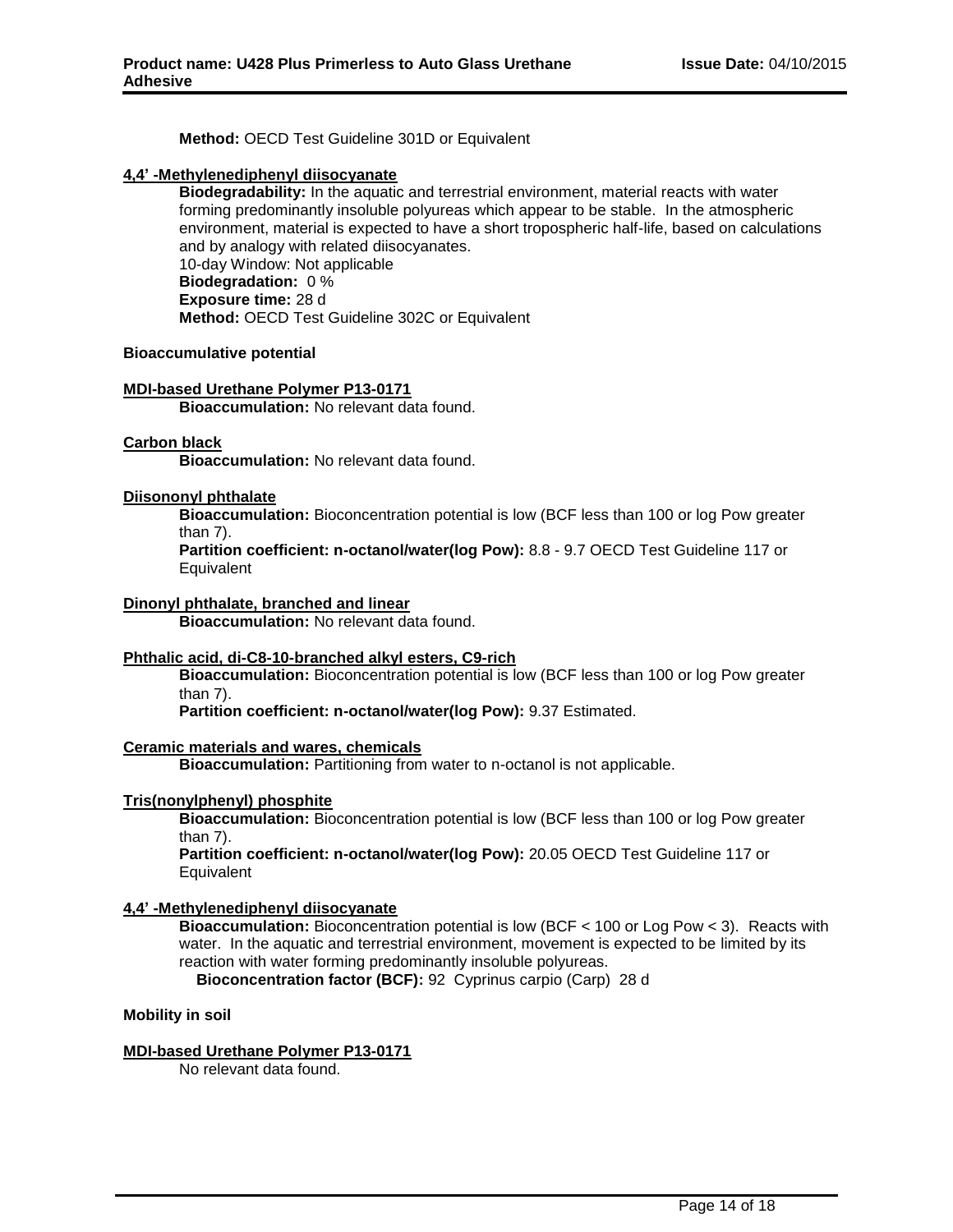#### **Carbon black**

No relevant data found.

### **Diisononyl phthalate**

Expected to be relatively immobile in soil (Koc > 5000). **Partition coefficient(Koc):** > 5000 Estimated.

### **Dinonyl phthalate, branched and linear**

No relevant data found.

#### **Phthalic acid, di-C8-10-branched alkyl esters, C9-rich**

Expected to be relatively immobile in soil (Koc > 5000). **Partition coefficient(Koc):** > 5000 Estimated.

# **Ceramic materials and wares, chemicals**

No relevant data found.

#### **Tris(nonylphenyl) phosphite**

Expected to be relatively immobile in soil (Koc > 5000). **Partition coefficient(Koc):** > 5000 Estimated.

## **4,4' -Methylenediphenyl diisocyanate**

In the aquatic and terrestrial environment, movement is expected to be limited by its reaction with water forming predominantly insoluble polyureas.

# **13. DISPOSAL CONSIDERATIONS**

**Disposal methods:** DO NOT DUMP INTO ANY SEWERS, ON THE GROUND, OR INTO ANY BODY OF WATER. All disposal practices must be in compliance with all Federal, State/Provincial and local laws and regulations. Regulations may vary in different locations. Waste characterizations and compliance with applicable laws are the responsibility solely of the waste generator. AS YOUR SUPPLIER, WE HAVE NO CONTROL OVER THE MANAGEMENT PRACTICES OR MANUFACTURING PROCESSES OF PARTIES HANDLING OR USING THIS MATERIAL. THE INFORMATION PRESENTED HERE PERTAINS ONLY TO THE PRODUCT AS SHIPPED IN ITS INTENDED CONDITION AS DESCRIBED IN MSDS SECTION: Composition Information. FOR UNUSED & UNCONTAMINATED PRODUCT, the preferred options include sending to a licensed, permitted: Incinerator or other thermal destruction device.

**Treatment and disposal methods of used packaging:** Empty containers should be recycled or otherwise disposed of by an approved waste management facility. Waste characterizations and compliance with applicable laws are the responsibility solely of the waste generator. Do not re-use containers for any purpose.

# **14. TRANSPORT INFORMATION**

**DOT**

Not regulated for transport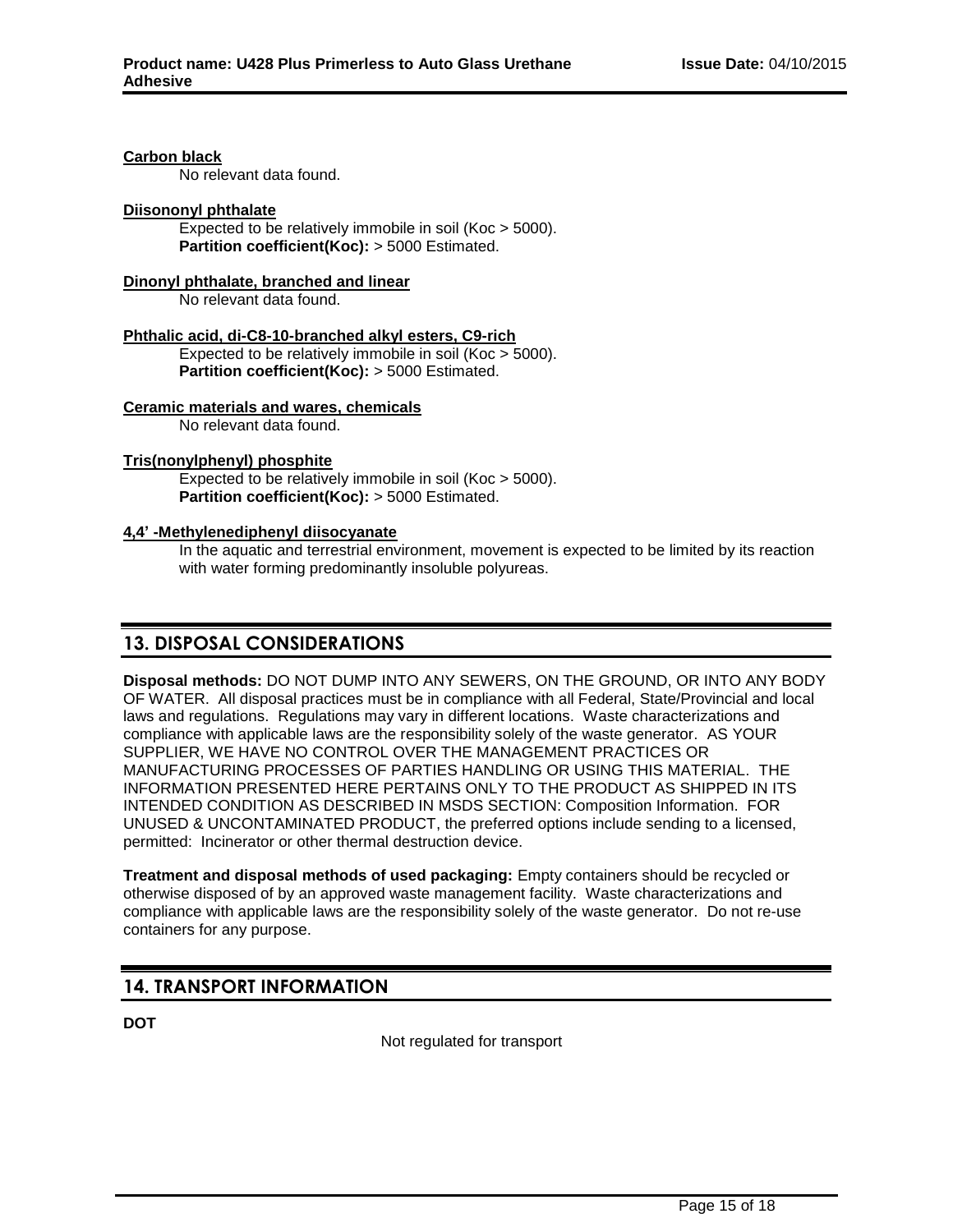#### **Classification for SEA transport (IMO-IMDG):**

**Transport in bulk according to Annex I or II of MARPOL 73/78 and the IBC or IGC Code**

Not regulated for transport Consult IMO regulations before transporting ocean bulk

### **Classification for AIR transport (IATA/ICAO):**

Not regulated for transport

This information is not intended to convey all specific regulatory or operational requirements/information relating to this product. Transportation classifications may vary by container volume and may be influenced by regional or country variations in regulations. Additional transportation system information can be obtained through an authorized sales or customer service representative. It is the responsibility of the transporting organization to follow all applicable laws, regulations and rules relating to the transportation of the material.

# **15. REGULATORY INFORMATION**

## **OSHA Hazard Communication Standard**

This product is a "Hazardous Chemical" as defined by the OSHA Hazard Communication Standard, 29 CFR 1910.1200.

#### **Superfund Amendments and Reauthorization Act of 1986 Title III (Emergency Planning and Community Right-to-Know Act of 1986) Sections 311 and 312** Acute Health Hazard

# **Superfund Amendments and Reauthorization Act of 1986 Title III (Emergency Planning and Community Right-to-Know Act of 1986) Section 313**

This material does not contain any chemical components with known CAS numbers that exceed the threshold (De Minimis) reporting levels established by SARA Title III, Section 313.

#### **Comprehensive Environmental Response, Compensation, and Liability Act of 1980 (CERCLA) Section 103**

This material does not contain any components with a CERCLA RQ.

# **Pennsylvania (Worker and Community Right-To-KnowAct): Pennsylvania Hazardous Substances List and/or Pennsylvania Environmental Hazardous Substance List:**

The following product components are cited in the Pennsylvania Hazardous Substance List and/or the Pennsylvania Environmental Substance List, and are present at levels which require reporting.

| <b>Components</b>                              | <b>CASRN</b> |
|------------------------------------------------|--------------|
| Carbon black                                   | 1333-86-4    |
| Diisononyl phthalate                           | 28553-12-0   |
| Dinonyl phthalate, branched and linear         | 68515-45-7   |
| Phthalic acid, di-C8-10-branched alkyl esters, | 68515-48-0   |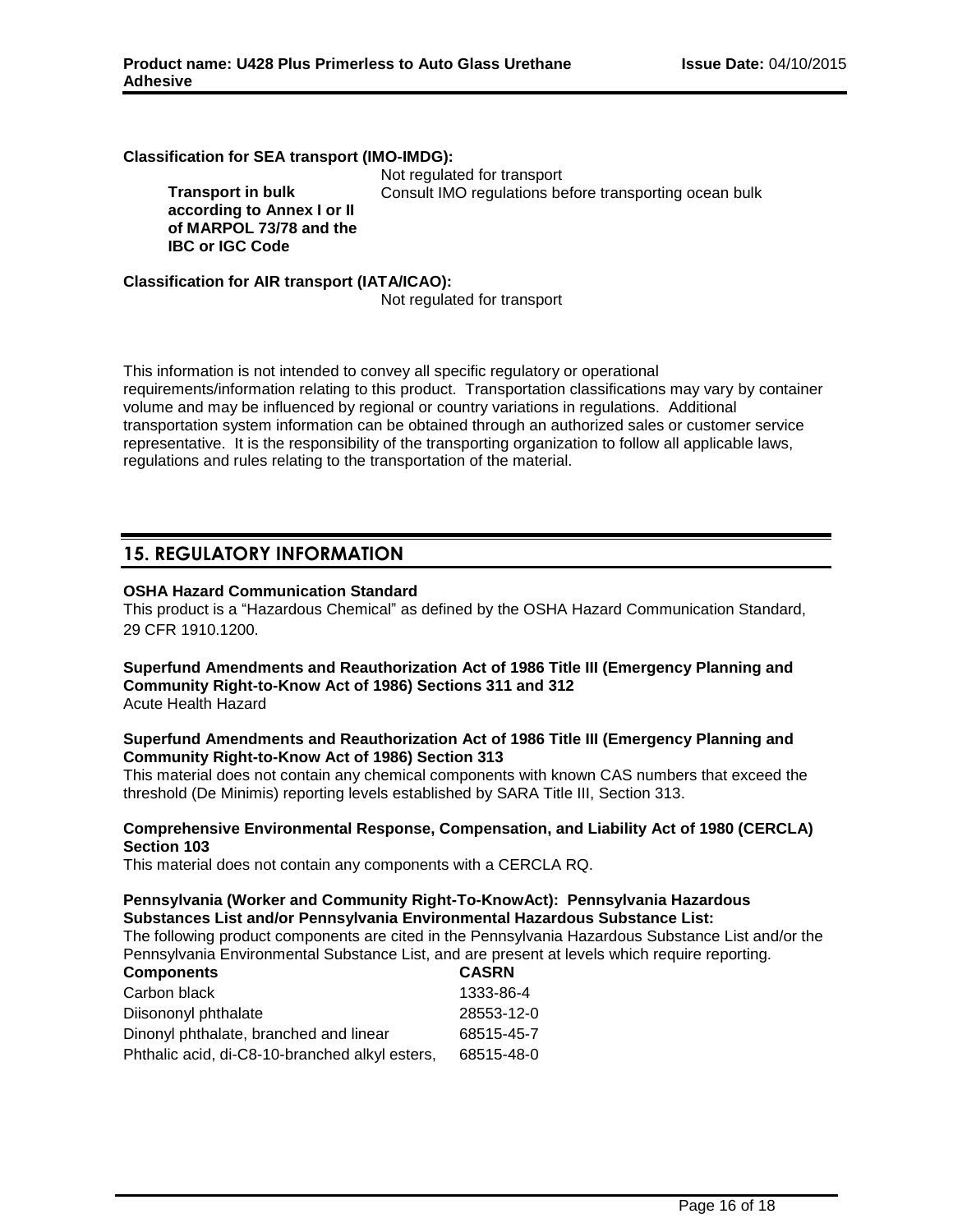C9-rich

#### **California Proposition 65 (Safe Drinking Water and Toxic Enforcement Act of 1986)**

WARNING: This product contains a chemical(s) known to the State of California to cause cancer.

| <b>Components</b>                              | <b>CASRN</b> |
|------------------------------------------------|--------------|
| Diisononyl phthalate                           | 28553-12-0   |
| Phthalic acid, di-C8-10-branched alkyl esters, | 68515-48-0   |
| C9-rich                                        |              |

## **United States TSCA Inventory (TSCA)**

All components of this product are in compliance with the inventory listing requirements of the U.S. Toxic Substances Control Act (TSCA) Chemical Substance Inventory.

# **16. OTHER INFORMATION**

## **Hazard Rating System**

**NFPA**

:

| <b>Health</b> | ≂ire | Reactivity |
|---------------|------|------------|
|               |      |            |

#### **Revision**

Identification Number: 101199035 / A001 / Issue Date: 04/10/2015 / Version: 11.1 Most recent revision(s) are noted by the bold, double bars in left-hand margin throughout this document.

#### **Legend**

| <b>ACGIH</b> | USA. ACGIH Threshold Limit Values (TLV)                             |
|--------------|---------------------------------------------------------------------|
| C            | Ceiling                                                             |
| l OSHA Z-1   | USA. Occupational Exposure Limits (OSHA) - Table Z-1 Limits for Air |
|              | Contaminants                                                        |
| <b>TWA</b>   | 8-hour, time-weighted average                                       |

#### **Information Source and References**

This SDS is prepared by Product Regulatory Services and Hazard Communications Groups from information supplied by internal references within our company.

THE DOW CHEMICAL COMPANY urges each customer or recipient of this (M)SDS to study it carefully and consult appropriate expertise, as necessary or appropriate, to become aware of and understand the data contained in this (M)SDS and any hazards associated with the product. The information herein is provided in good faith and believed to be accurate as of the effective date shown above. However, no warranty, express or implied, is given. Regulatory requirements are subject to change and may differ between various locations. It is the buyer's/user's responsibility to ensure that his activities comply with all federal, state, provincial or local laws. The information presented here pertains only to the product as shipped. Since conditions for use of the product are not under the control of the manufacturer, it is the buyer's/user's duty to determine the conditions necessary for the safe use of this product. Due to the proliferation of sources for information such as manufacturer-